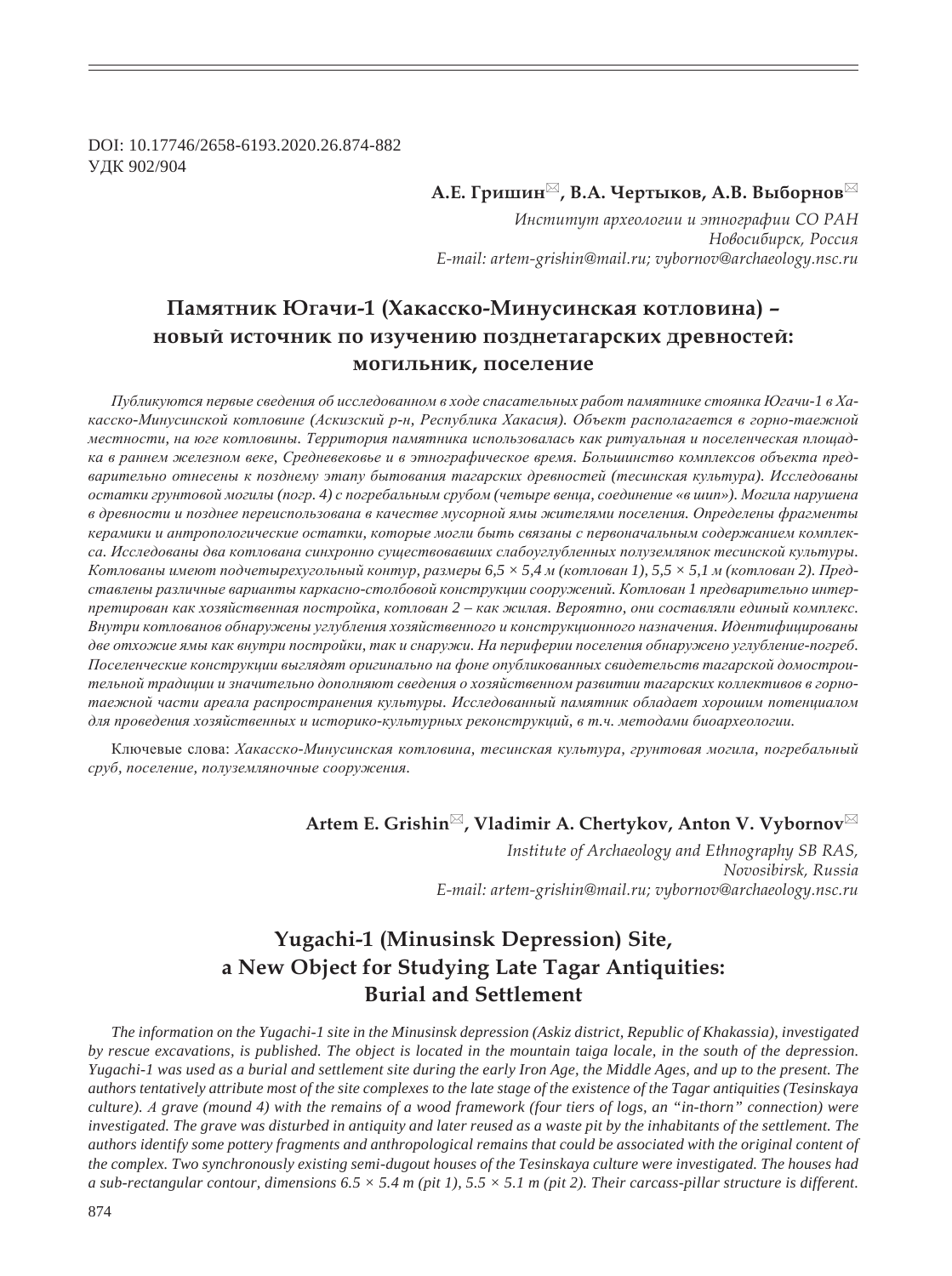*House 1 was preliminarily interpreted as an outbuilding, while house 2 as a residential building. They probably formed*  a single complex. Utility and ritual pits were found inside the houses. Two latrines have been identified, both inside and *outside the building. In the periphery of the settlement, a pit-cellar was found. House structures look individually against the background of other published evidence of the Tagar house-building tradition. The Yugachi-1 site significantly adds information on the economic development of the Tagar collectives in the mountain-taiga part of the cultural distribution area. The investigated object has a good potential for carrying out economic, historical, and cultural reconstructions, including the bioarcheology methods.*

Keywords: *Minusinsk depression, Tesinskaya culture, grave, burial wood framework, settlement, semi-dugout houses.*

Исследование тагарских поселений в самой Хакасско-Минусинской котловине и в сопредельных регионах в настоящее время явно отстает от анализа погребальных комплексов как по количеству и качеству источников, объему их публикации, так и по стадии их анализа и обобщения (см., напр.: [Ковалева, Поляков, Амзараков, 2020]). Поэтому выявление нового поселения, изученного масштабно, хотя и в короткие сроки, обусловленные спасательным режимом работ, важно для изучения эпохи раннего железа в Южной Сибири.

Памятник Югачи-1 был открыт в ходе разведки 2019 г., проведенной отрядом ИАЭТ СО РАН [Выборнов, Чертыков, 2019, с. 769–770]. Работы велись в рамках мероприятий по сохранению объектов археологического наследия при расширении железнодорожной магистрали на отрезке Биркчул-Югачи на территории Аскизского р-на Республики Хакасия (рис. 1). Объект был квалифицирован как стоянка раннего железного века и Средневековья. Согласно данным разведки, культурный слой распространялся на достаточно обширной территории – 30 284 м<sup>2</sup>. В 2020 г. были проведены работы на части объекта, прилегающей к железной дороге (16 265 м<sup>2</sup>).

Памятник расположен на сильно выположенной склоновой площадке, на краю резкого перехода к высокой пойме р. Аскиз. Современное название местности на левом и правом берегу Аскиза - Хыстаглар. Растительность лесная, хвойно-лиственная. Долина реки в этом месте достаточно узкая, окружена невысокими, но крутыми возвышенностями. Русло разбито низкими островами на несколько меандрирующих, близко расположенных друг от друга рукавов. Внешних признаков памятник не имел и был выявлен благодаря материалу, обнаруженному в серии шурфов. Очевидно, что при первоначальном строительстве железной



Рис. 1. Участок Западного Саяна и юго-запад Хакасско-Минусинской котловины. Местонахождение памятника Югачи-1 в долине р. Аскиз.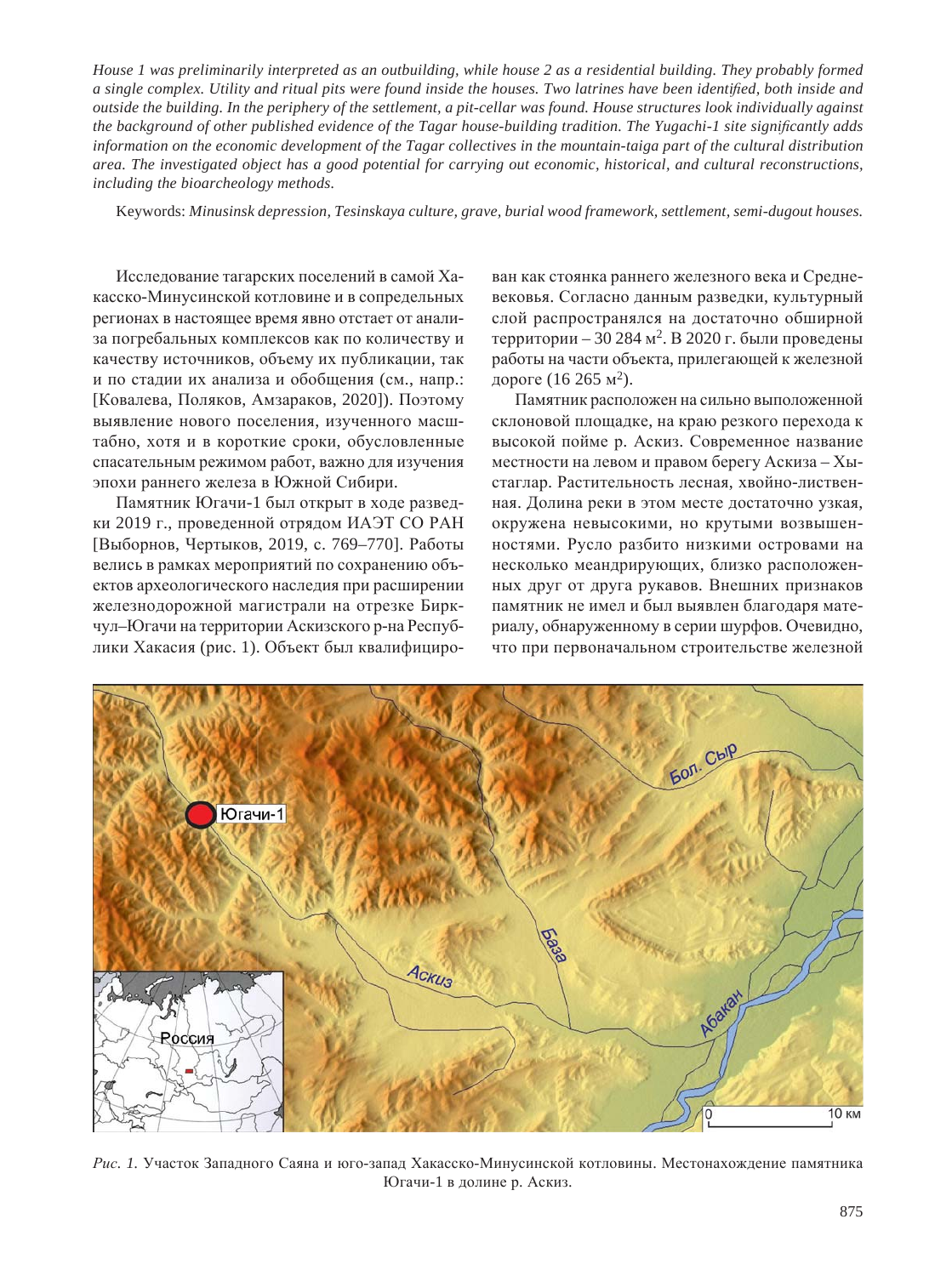дороги была полностью уничтожена юго-западная часть объекта в области подошвы пологого склона. Остальная часть площадки претерпела значительное техногенное воздействие – она спланирована тяжелой техникой, затем на основную территорию был перемещен грунтовый отвал мощностью до 1,5 м, образовавшийся при врезке для железнодорожного полотна. На территории объекта расположены столбы инфраструктуры железной дороги и линии связи. По памятнику вдоль железнодорожной линии идет грунтовая дорога, отсыпанная щебнем. Кроме того, в границах объекта Югачи-1 зафиксированы значительные выемки грунта, небольшие углубления с отвалами. По территории памятника проходят три оврага сезонного водостока, направленные в сторону поймы.

Поселенческий и большинство ритуальных комплексов, отнесенных нами к позднему этапу тагарской культуры (тесинская культура), расположены в южной части памятника. Данная площадка локализуется на краю склона, у подошвы которого протекает река. Площадка инсолирована большую часть дня. В непосредственной близости от нее находятся участки реки, которые у местных жителей считаются удобными для рыболовства. Кроме того, до техногенного вмешательства площадка была залесена, и лес закрывал ее от господствующего в долине северо-западного ветра. Эти факторы явно учитывались древним населением при выборе места для поселения. По сообщению местных жителей, на памятнике и окружающей территории в XIX–XX вв. находились летние стоянки и зимовья части местных родовых скотоводческих коллективов.

В результате раскопок зафиксированы три культурно-хронологических горизонта: раннего железного века, Средневековья и этнографической современности. Наиболее выразительны комплексы раннего железного века, им и посвящена данная статья. Тагарская культура позднего этапа (тесинская культура) представлена остатками нарушенной в древности погребальной камеры (погр. 4), которая, очевидно, является самым ранним сооружением на площадке, и двумя жилищными котлованами. Датировка этих объектов базируется на комплексе признаков. (1) Форме и конструкции внутримогильного сооружения погр. 4 присущи характеристики, которые известны в кругу тесинской и таштыкской культур. (2) Керамический комплекс в разрушенной могиле и в поселенческих слоях в абсолютном большинстве повторяет форму и размеры, визуально определимые технологические приемы и состав сырья в известных сериях керамических сосудов из тесинских погребальных объектов (у д. Калы, Тепсей и др.).

(3) В культурном слое найдены предметы, известные в погребальных объектах позднетагарской культуры, – плоский бронзовый нож, бронзовое шило с обломанным навершием.

Погребение 4 обнаружено в виде пятна серой и палевой мешаной пылеватой супеси, заполненной мелкими фрагментами тагарской керамики и обломками костей животных со следами термического воздействия и без них (рис. 2). Подобные слои, как было установлено в процессе работы, характерны для хозяйственных ям и внежилищного культурного слоя поселения, ближайший котлован которого был расположен всего в 12 м к северу от ритуального объекта. Поэтому углубление первоначально рассматривалось нами исключительно как большая поселенческая мусорная яма, пока в нижней части не были обнаружены элементы деревянной погребальной конструкции. Рельефно западина данной ямы была выражена весьма незначительно, следов внешнего погребального сооружения не зафиксировано.

Верхний контур ямы имел форму, близкую к прямоугольной со скругленными углами, и, по всей видимости, был несколько изменен при древнем нарушении комплекса. Размеры пятна составили 3,25 м по линии северо-северо-восток – юго-югозапад и 3 м по линии юго-запад – северо-восток. На глубине 0,85 м от уровня кровли материкового слоя (далее все глубины привязаны к данному уровню) яма приобрела подквадратный контур с длиной грани 2,1 м. Глубина ямы 1,15 м. При разборе заполнения обнаружены границы первоначальной могильной ямы и шурфа «грабителей», заполненного слоем поселенческих отходов. Среди «мусора» также обнаружены многочисленные галечные сколы и обломки (часть со следами утилизации), характерные для поселения. Зафиксированы белесые включения, связанные со следами разложения органики.

Таким образом, очевидны три фазы в истории комплекса: сооружение могилы, «ограбление», многоразовое и длительное переиспользование углубления в качестве мусорной ямы. Несмотря на нарушения, деревянное внутримогильное сооружение сохранилось сравнительно хорошо. Оно представляло собой деревянный сруб, который имел практически квадратный в плане контур и размеры в плане 1,95 м по линии запад – восток и 2,03 м по линии север – юг. Элементы сруба сильно повреждены норами и при «ограблении», дерево плохой сохранности, покрыто белесым налетом. Верхнее перекрытие не сохранилось. Всего нами зафиксировано по четыре венца на всех стенах. Самый верхний (пятый) элемент у продольных стен, вероятно, относится к перекрытию. Верхние вен-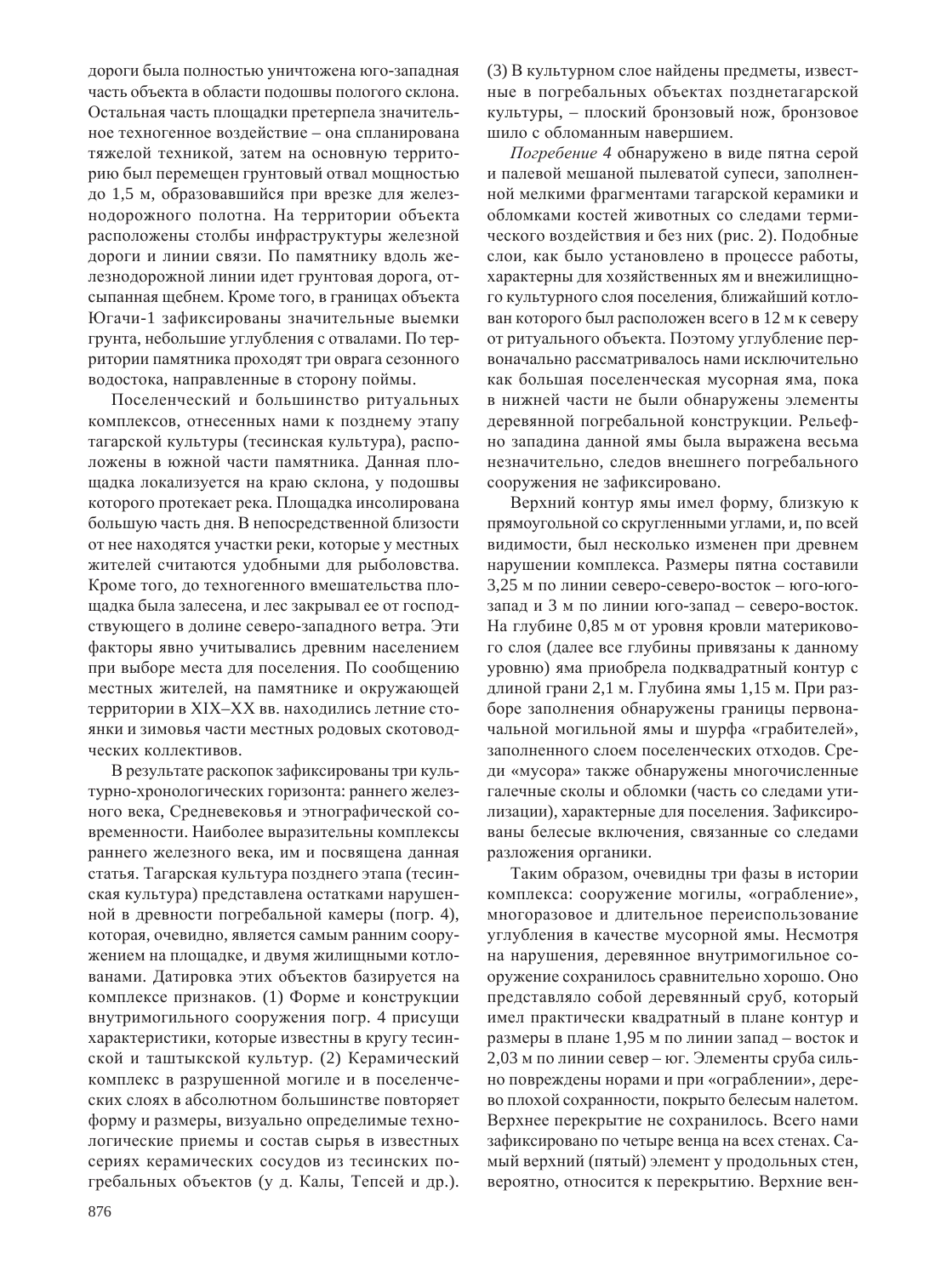

Рис. 2. Погр. 4 на стоянке Югачи-1.

 $1$  – деревянный сруб и находки в придонной части (вид с юго-запада);  $2-6$  – фрагменты керамических сосудов из придонной части заполнения.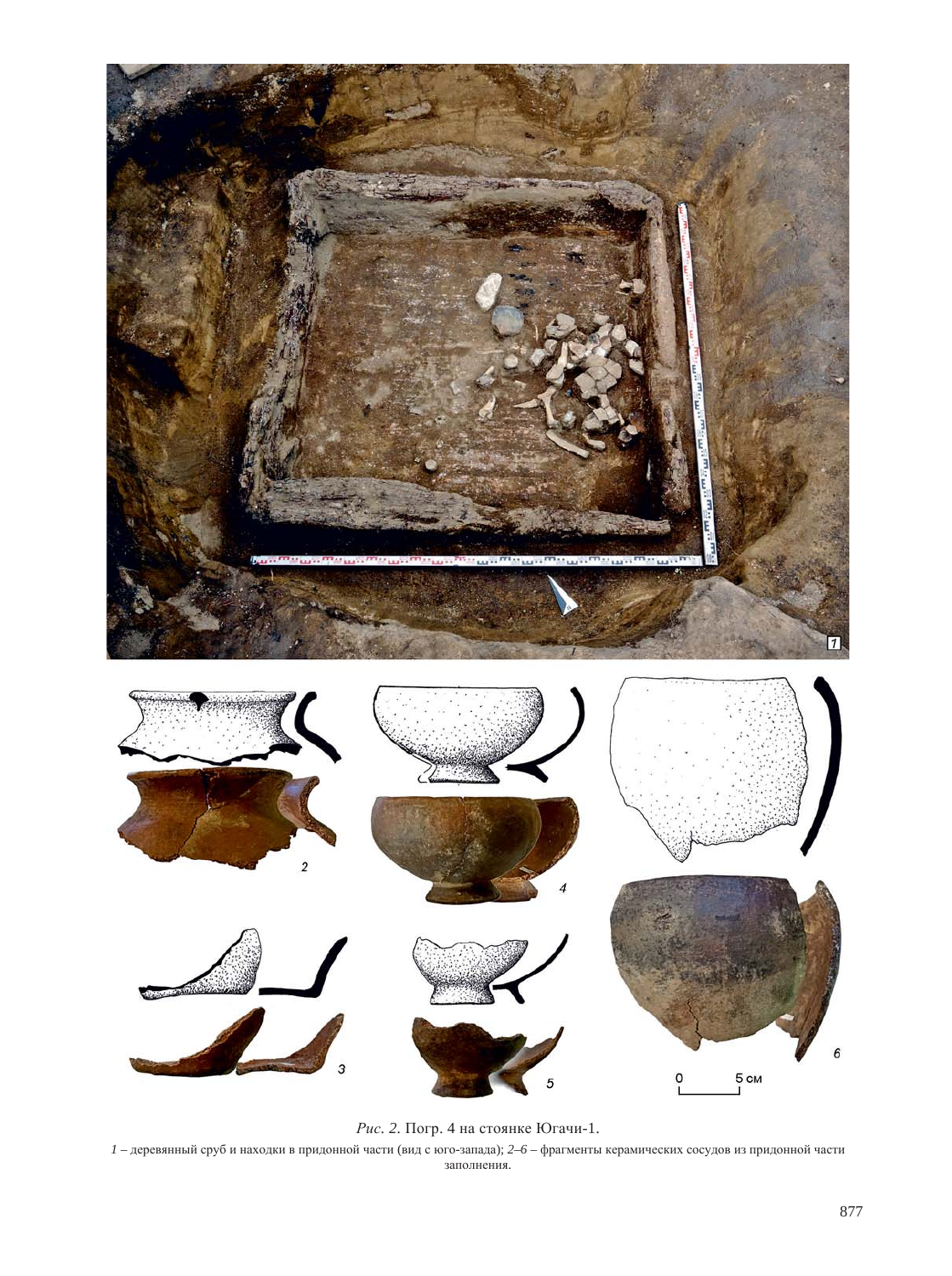цы сруба местами были деформированы, нижние сохранили круглую форму сечения. В местах сохранившегося сочленения некоторых бревен сруба был предположительно определен тип соединения венцов – «в шип». Шип располагался на «продольных» элементах сруба. Краевой или сквозной паз (точно разновидность не установлена) изготовлен на обоих концах «поперечных» элементов.

Нижний настил (пол) набран из 17 деталей, вероятнее всего плашек шириной до 0,1 м. Ориентировка элементов настила продольная. Настил не подведен под нижние венцы сруба. В юго-восточном углу участок настила обуглился. Следы огня фиксируются на нижних венцах в этом углу. Плашки настила в месте разведения огня не прогорели полностью. Под настилом идет незначительная прослойка желтой мешаной супеси, а непосредственно на дне ямы залегает прослойка серой супеси общей мощностью до 0,04 м. Эти слои возникли в процессе подготовки ямы и монтажа сруба.

Особое внимание было уделено находкам из придонной части могилы. В юго-восточной части заполнения залегали крупные обломки и целые кости животных (астрагалы, фаланга, челюсть, ребра и трубчатые кости, позвонки) и развалы четырех сосудов, состоящие из крупных фрагментов, находившихся в сочленении (сосуды 1–4 – рис. 2, 2–6). Предметы встречались как непосредственно на дне, так и выше него. При этом в средней и верхней части заполнения подобных развалов керамических сосудов выявлено не было. Сосуды 1–3 (красноглиняные, наиболее полные) залегали единым массивом у средней части юговосточной стенки. Сосуд 4 (сероглиняный) был представлен крупным фрагментом стенки. Возможно, данные сосуды имели отношение непосредственно к погребальному инвентарю. Кроме керамики и костей в придонной части сруба обнаружены обломки зернотерки, фрагмент бересты (взяты пробы), угольки, колотая галька. Среди костного материала, изъятого из всего заполнения объекта, антропологических остатков не найдено (исследование проводила мл. науч. сотр. ИАЭТ СО РАН М.С. Кишкурно).

Данный комплекс является нарушенной в древности грунтовой могилой, возможно кенотафом. Судя по размерам, могила могла быть предназначена для захоронения двух человек. В процессе «ограбления» был полностью изъят антропологический материал, из первоначальных находок, возможно, остались сосуды 1–3 и часть костей животных. После «ограбления» в могиле, вероятно, был произведен поджог как символическое закрытие входа в «мир мертвых». Шурф, оставшийся после проникновения, был использован

при функционировании поселения как мусоросборник.

Основную проблему для культурно-хронологической атрибуции погребального сооружения представляют полное отсутствие следов надмогильного сооружения из-за значительного техногенного нарушения верхних напластований и отсутствие жестко привязанного к погребальному комплексу инвентаря. Следует отметить, что зафиксированные нами конструктивные особенности не являются узкодатирующими в рамках тагарских древностей, но остатки деревянных элементов позволяют получить дату радиоуглеродным методом и с помощью дендрохронологических процедур. Однозначна, на наш взгляд, наиболее ранняя относительная хронологическая позиция описанного комплекса лля памятника в целом. Пока мы склонны относить данный комплекс к тесинской культуре [Кузьмин, 2011] или позднему этапу тагарской культуры по другим классификациям.

Поселенческий горизонт, занимающий более позднюю хронологическую ступень, представлен двумя котлованами слабо углубленных полуземлянок, существовавших синхронно друг с другом и, возможно, составлявших одну двухкамерную постройку. Были исследованы также разнообразные сооружения хозяйственной периферии.

Котлован 1 имел подчетырехугольный контур (рис. 3); его размеры: длина восточной стены от угла до угла – 6,5 м, южной – 5,4 м, западной – 6 м, северной – 5,5 м. Пол первоначально несколько понижался к центру. В качестве входа мог использоваться подъем на южной границе котлована, где стенки практически нет. Ширина этого пространства около 1,5 м. Вход был обращен к реке. На остальных границах котлована стенки явственно оформлены и имеют высоту от 0,17 до 0,3 м, а также значительный наклон – 45° и более. Восточная часть котлована, заполнение и дно, нарушена поздней ямой, носившей, скорее всего, производственный характер. Верхняя часть заполнения котлована сформирована светло-серой или светло-палевой пылеватой неоднородной супесью мощностью до 0,25 м. Здесь залегали разрозненные обломки костей со следами огня и без них, фрагменты керамики. Определенных концентраций археологический материал в данных слоях не образует. Вероятнее всего, находки связаны с переотложенными отходами, первоначально залегавшими на крыше или возле стен конструкции. Нижнюю часть заполнения образуют области бурой пятнистой супеси, яркость цвета которой варьирует. Не исключено, что окрас слоя и его характерная пятнистость связаны с деградацией деревянных элементов конструкции и интерьера. По-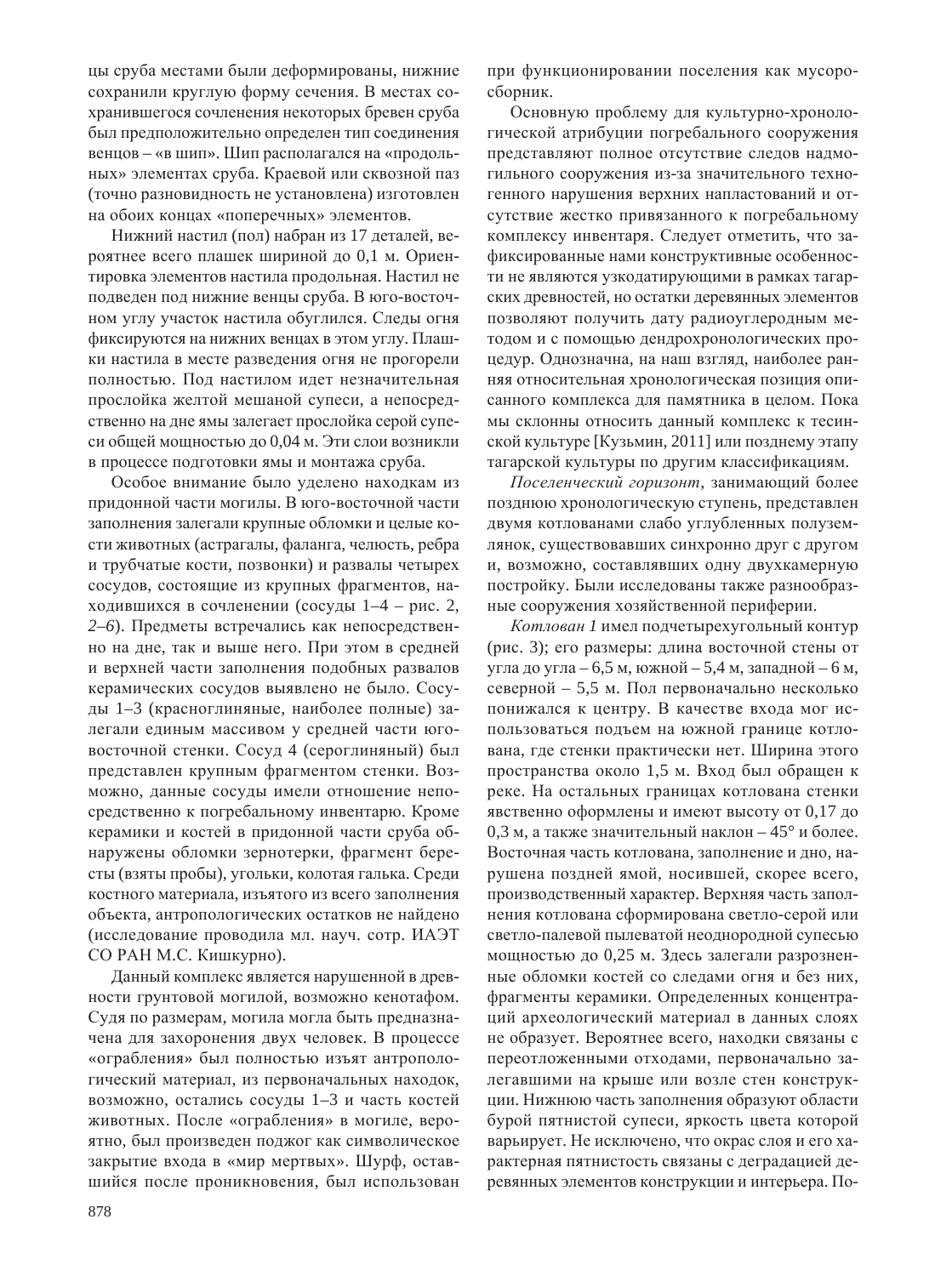

Рис. 3. Котлован полуземлянки 1 на стоянке Югачи-1.  $1 -$ общий вид с северо-востока на уровне дна;  $2-8$  – фрагменты керамических сосудов;  $9$  – каменное орудие.

дошва слоя соответствует последнему горизонту обитания и имеет более насыщенный цвет. Здесь встречаются разрозненные фрагменты стенок керамических сосудов. Непосредственно в придонном заполнении у северной стенки была найдена плитка девонского песчаника средних размеров, которая, скорее всего, служила бытовой утварью. Для материкового дна котлована характерны белесые включения, природу которых еще предстоит выяснить. В норах на дне северной части котлована были обнаружены скопление из трех астрагалов мелкого рогатого скота, единичный астрагал и скопление фаланг животного. Хотя предметы

найдены в норах, не исключено, что первоначально они находились в небольших ямках.

Достоверно с опорной конструкцией могут быть связаны три ямы. Одна расположена в центре (об. 9), две другие – в противоположных углах котлована, северном и южном. Центральная яма неглубокая и содержит остатки нижней части столба, две остальные, глубиной 0,5–0,74 м, крупных остатков столбов не содержат, но имеют характерное темнобурое заполнение и камни для забутовки. Следов очага в котловане не обнаружено.

Котлован 2 располагался всего в 0,4 м к западу от котлована 1 и имел такую же ориенти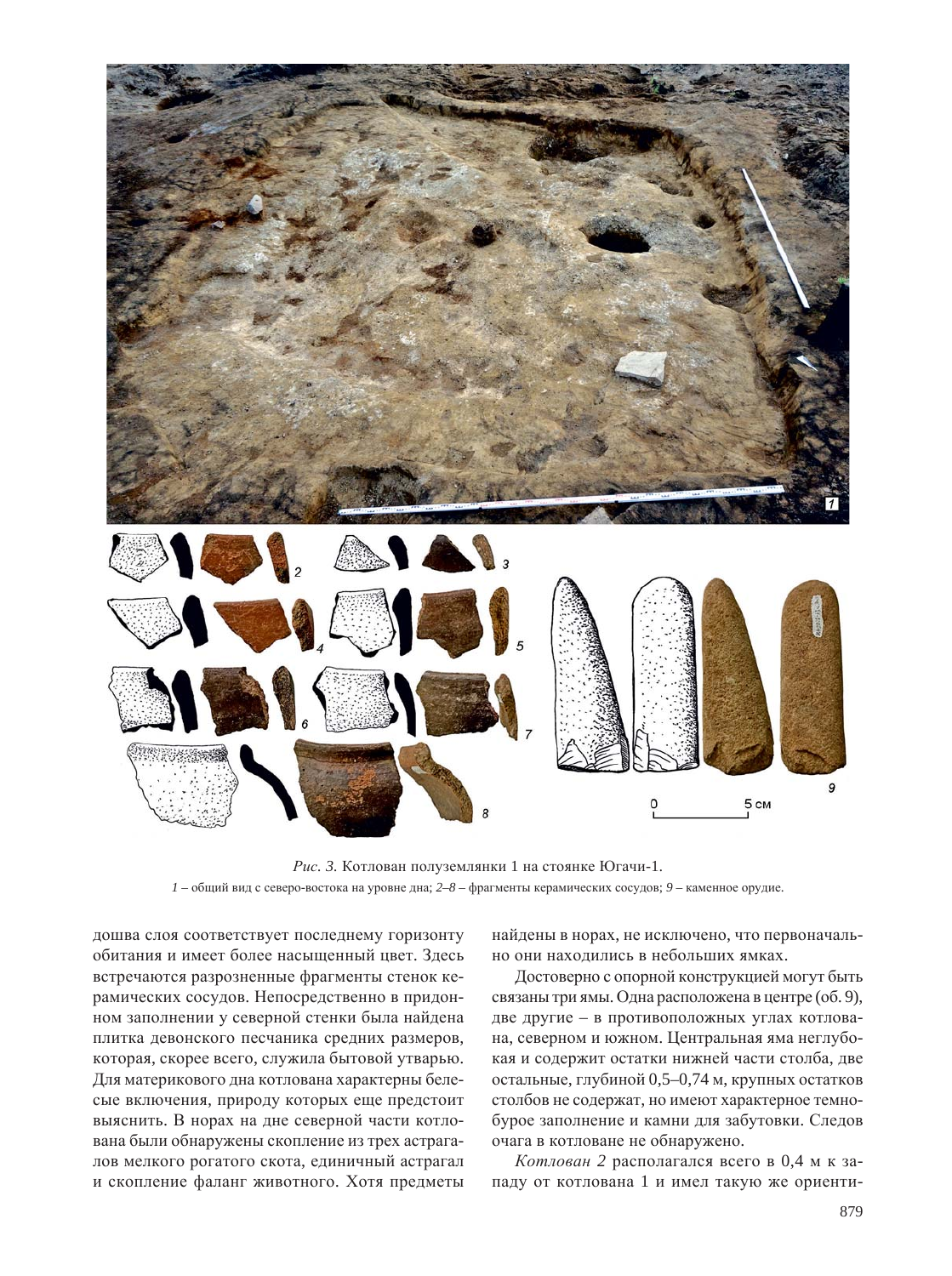ровку (рис. 4). Это позволяет предполагать, что оба сооружения могли образовывать единую двухкамерную конструкцию. Стенки котлована пологие. Дно немного понижается к центру. Контур в плане прямоугольный, незначительно вытянутый по линии север – юг. Размеры котлована по верхнему контуру 5,5  $\times$  5,1 м, по нижнему – 4,4  $\times$  5 м. Максимальная глубина сооружения 0,3 м. Внутри котлована зафиксированы две ямы для опорных столбов, которые располагались у средних частей противоположных стенок – северо-восточной и юго-западной. Таким образом, для данной конструкции можно предполагать двускатную крышу. По центру зафиксирован небольшой прокал от очага, который оказался перерезан погребением ребенка (погр. 3), совершенным, по всей видимости, уже в руинированном комплексе.

Котлован 2 имел сходные стратиграфические слои заполнения с напластованиями, описанными для котлована 1. В заполнении также выделялся слой разрушенной кровли с аккумулированным на нем мелким мусором и слой, интерпретированный нами предварительно как остатки дерево-земляной конструкции стен, перекрывающий непосред-



Рис. 4. Котлован полуземлянки 2 на стоянке Югачи-1.

 $1 -$ общий вид с северо-востока на уровне дна;  $2-6 -$ фрагменты керамических сосудов; 7 – бронзовый нож *in situ* (вид с юго-запада).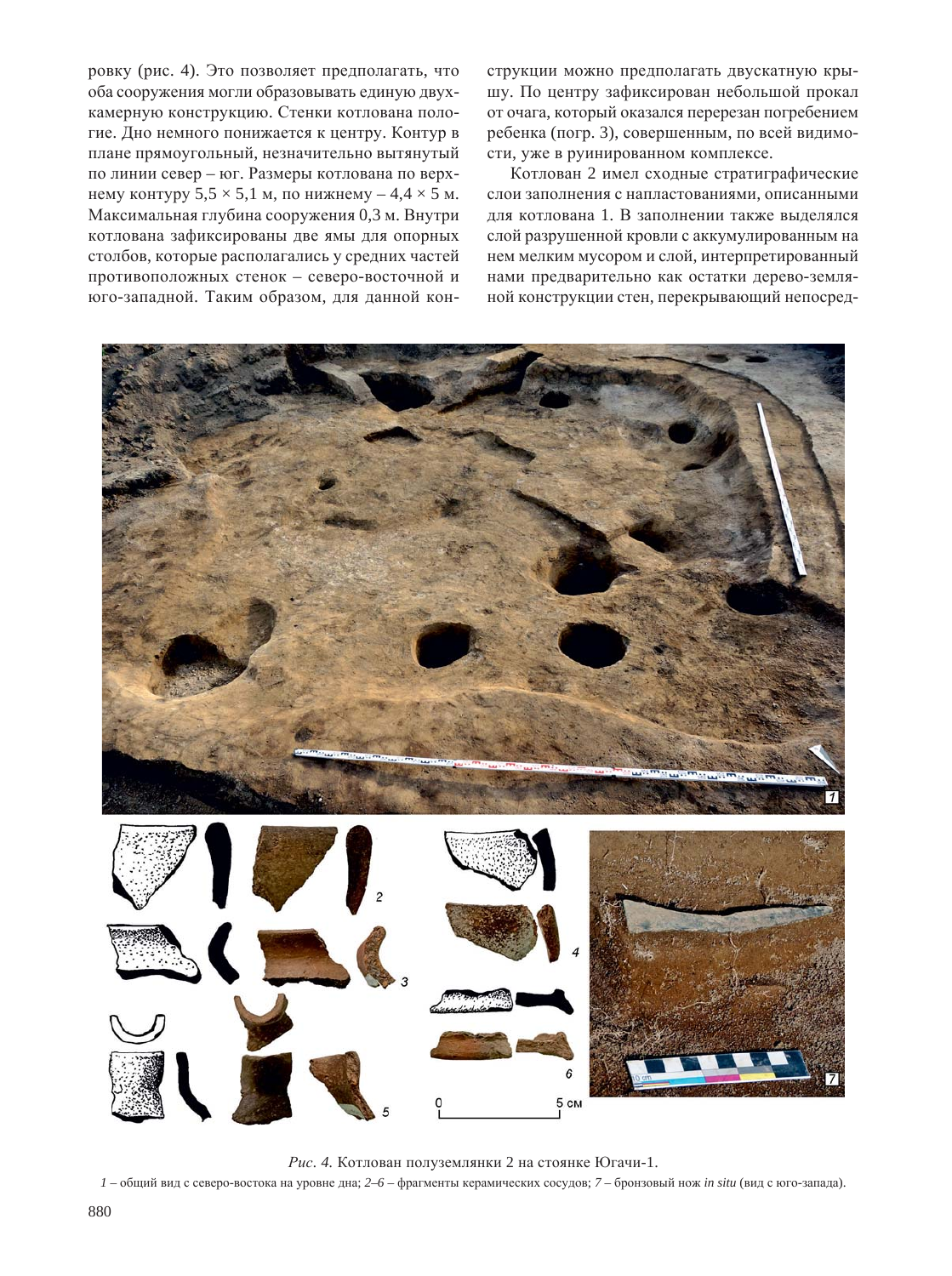ственно горизонт обитания. К этому уровню тяготеют более крупные, но редкие находки. Ярко выраженных скоплений и развалов керамики выявлено не было. Среди находок – фрагментированные стенки сосудов, кости животных, простейшие орудия на колотой гальке, каменное лощило, бронзовый нож, каменные грузила. Пол имел области с белесыми включениями.

Рядом с северным углом были обнаружены две ямы, одна из которых с характерным золистым заполнением, а другая, глубиной до 0,6 м от уровня пола, была заполнена вышележащим слоем и, вероятно, служила ямой для хранения. Следует упомянуть и три сходные между собой по заполнению и размерам ямки у северо-восточной стены. В двух из них обнаружены три и четыре астрагала мелкого рогатого скота (ср. скопления костей конечностей животных в котловане 1). Данные комплексы, похожие по составу и локализации внутри построек, мы склонны связывать с ритуалами домашней магии.

Кроме позднего детского погребения, перерезавшего очаговый комплекс, в верхней части заполнения, интерпретированной нами как остатки кровли, были обнаружены плечевая и бедренная кости взрослых индивидуумов (индивидуума). Не исключено, что это останки из нарушенного обитателями данного поселка парного погр. 4, что может служить подтверждением нашего предположения об относительной хронологии ритуальной и жилой плошалок.

Таким образом, котлован 2 предположительно является жилым помещением, а котлован  $1 - x$ озяйственным. Об этом свидетельствуют наличие очага в котловане 2 и отхожей ямы в котловане 1, меньшие размеры котлована 2, более выраженный в нем слой бурой супеси, которую мы связываем с разложением деревянных элементов конструкции и интерьера.

Кроме котлованов полуземлянок на непосредственно прилегающей территории были обнаружены бытовые и производственные комплексы. Среди них можно идентифицировать яму-погреб, которая после разрушения была заполнена мусором с поселения. Отметим, что она могла быть связана с наземным срубным сооружением, следов от которого не осталось, аналогично тому, как это предполагалось на Ташебинском городке [Кызласов Л.Р., 2001]. Помимо отхожей ямы внутри котлована 1, подобное сооружение идентифицировано в непосредственной близости от остатков этой постройки (в 3 м к юго-востоку). Наличие явных столбовых ям вне котлованов указывает на наличие каких-то сооружений в других частях площадки. Есть и иные объекты (их более 100),

генезис и функциональное назначение которых еще предстоит выяснить.

Традиционно основной исследовательский интерес вызывают срубные тагарские конструкции, прототипы которых усматривают в погребальных деревянных сооружениях. По широко распространенному мнению, именно они запечатлены в известных петроглифах [Кызласов И.Л., 2005; Прищепа, 2018; и др.]. О полуземляночных конструкциях сведений немного. Прямоугольные полуземляночные конструкции известны на тагарских поселениях [Абсалямов, Мартынов, 1979; Членова, 1992; Ковалева, Поляков, Амзараков, 2020]. Но на этих объектах в оформлении стен активно использовался плитняк, зафиксирована иная схема опорного контура и отличное оформление входа. Обнаруженные на стоянке Югачи-1 образцы тагарского домостроительства на данный момент выглядят на фоне известных сооружений весьма оригинально.

Представленный в первом приближении комплекс раннего железного века Югачи-1 обладает хорошим потенциалом для решения задач культурно-хронлогической интерпретации и хозяйственной реконструкции как с помощью традиционных методов археологического исследования, так и с применением биоархеологического подхода. Его изучение может дать информацию о взаимодействии различных групп тагарского населения на позднем этапе существования культуры и детализировать древние модели хозяйства в предгорнотаежной части Хакасско-Минусинской котловины.

#### **Благодарности**

Авторы искренне благодарны Н.А. Боковенко, С.В. Александрову и А.В. Полякову за советы и консультации при исследовании памятника. Культурнохронологическая атрибуция и интерпретация материалов археологических полевых работ выполнены в рамках проектов НИР ИАЭТ СО РАН № 0329-2019-0007 «Изучение, сохранение и музеефикация археологического и этнокультурного наследия Сибири» (исполнители-В.А. Чертыков, А.В. Выборнов) и № 0329-2019-0003 «Историко-культурные процессы в Сибири и на сопредельных территориях» (исполнитель – А.Е. Гришин).

#### Список литературы

 $A6ca$ лямов М.Б., Мартынов А.И. Поселения тагарского и переходного тагаро-таштыкского времени в Хакасско-Минусинской котловине и Ачинско-Мариинской лесостепи // Археология Южной Сибири. -Кемерово: Кем. гос. ун-т, 1979. – Вып. 10. – С. 60–86.

Выборнов А.В., Чертыков В.А. Археологические разведки в долине реки Аскиз и окрестностях горы Тер-